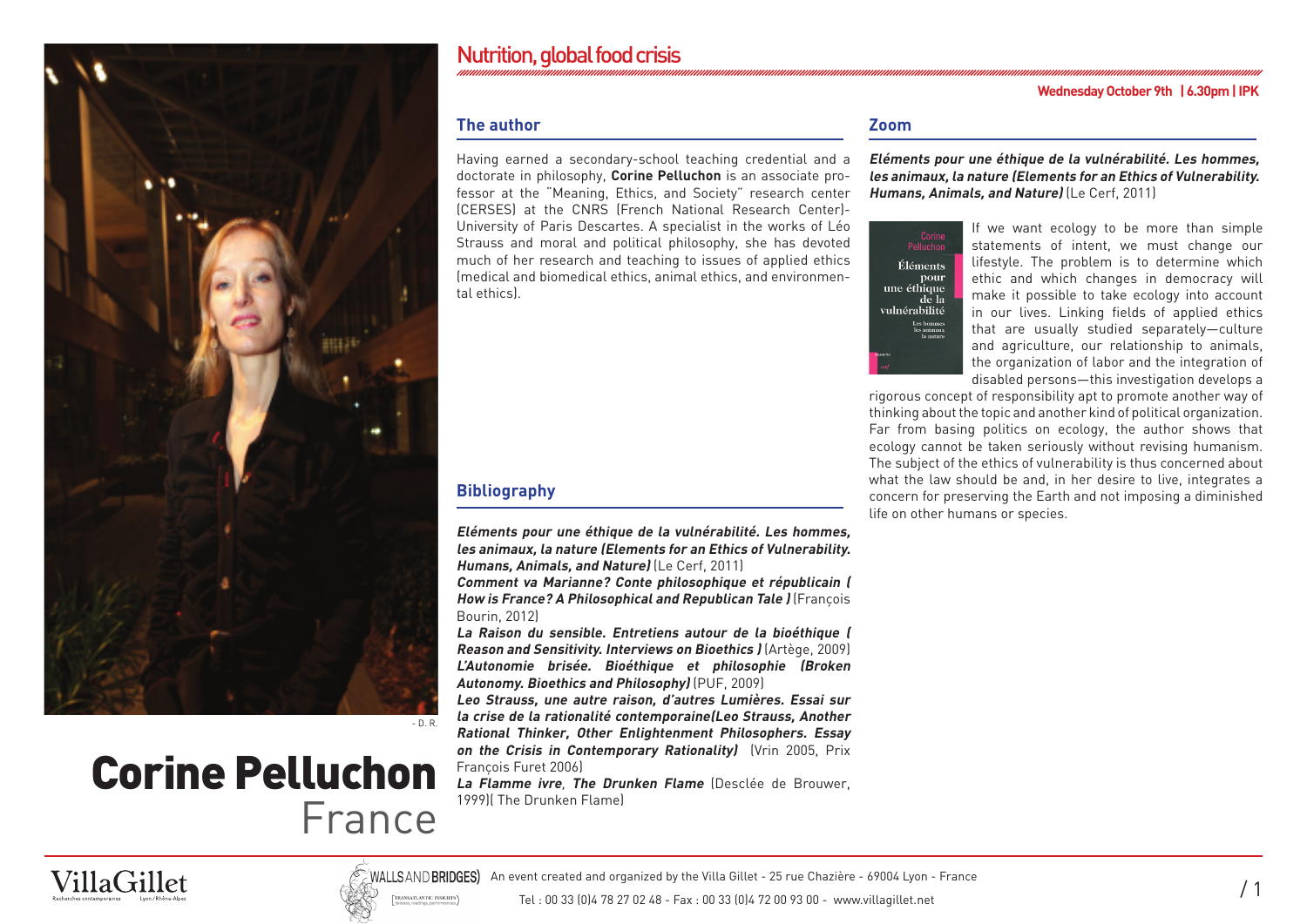#### **Comment va Marianne? Conte philosophique et républicain ( How is France? A Philosophical and Republican Tale )** (François Bourin, 2012)

Corine Pelluchon Comment va<br>Marianne ? Conte philosoph<br>et républicair

Convalescing, Marianne (an emblem of France) is resting in La Fontaine, a mountain village in the Alps. She is wondering what made her sick. Does her state reflect that of the Republic? She calls in her emissaries, who are animals, and asks them to travel the country polling

the inhabitants. Upon their return, they describe France as they've seen it. In the spring, they are visited by [anciens = former, old, of antiquity?] philosophers reincarnated as cats.

Together they prepare a vegetarian feast for Bastille Day, when they will sing a new version of La Marseillaise (the French national anthem). Between Voltaire and Lewis Carroll, Corine Pelluchon tells an offbeat tale about contemporary France that is at once funny and tender, incisive and generous.

**La Raison du sensible. Entretiens autour de la bioéthique ( Reason and Sensitivity. Interviews on Bioethics )** (Artège, 2009)

> The topics of debate during the "Bioethics General Assembly" offered the opportunity to raise issues related to the beginning of human life, parentage, and our relationship with the body. Corine Pelluchon, a specialist in political philosophy, focused on

medical practices and biotechnology, which led her to meet caretakers and patients and to propose an original reconfiguration of most of the categories of ethics and political thought. Euthanasia, assisted reproductive technology, nanotechnology use, and the treatments inflicted on animals are discussed in a new and relevant way. The philosopher underscores the compatibility or incompatibility of medical practices with the values that give a political community its identity. She also explains what she means by an ethics of vulnerability. This book thus helps link bioethics to an examination of the conditions that would enable citizens to participate more in collective decision making. These interviews also lead to thinking about the respective roles of religion and philosophy in these debates.

**L'Autonomie brisée. Bioéthique et philosophie (Broken Autonomy. Bioethics and Philosophy)**  (PUF, 2009)



This book covers a range of questions raised by cloning, decisions to stop or limit treatment, euthanasia and assisted suicide, caring for the very old and the disabled, assisted reproductive technology, and germinal and somatic gene therapies. Its originality lies in the

author's study of bioethics from the perspective of political philosophy. Pelluchon explains the principles guiding medical practices and bases her analysis of biotechnological dilemmas on the societal choices and values underlying our institutions, evaluating proposed legislation according to a description of the key values in a political community. Her goal is to go beyond both religious bioethics and minimalist ethics. To achieve it, she deconstructs the ethics of autonomy, which subordinate dignity to the ability to reason, to self-control and to competitiveness, and represent being old or handicapped in a negative way that is contrary to the ideal of solidarity proclaimed by certain institutions. The ethics of autonomy are the opposite of this author's suggested ethics of vulnerability, inspired by the philosophy of Levinas and by her having accompanied the terminally ill dying of degenerative diseases of the nervous system. Thinking about the foundations of ethics and law has led her to revise the concepts of autonomy and dignity and to add to the anthropology underlying the philosophy of human rights. The ethics of vulnerability, based on defining subjectivity as sensitivity, does not eliminate the subject but encourages thinking about her/him/it in light of

three experiences of otherness: the otherness of one's own body; the otherness related to another person and my responsibility toward that person; and dereliction, which refers not only to loss of self and alienation, but, as in Heidegger's work, it also underscores the importance of social relationships.

The ethics of vulnerability denounces certain treatments inflicted on animals and can inspire political action and promote a humanism that extends our responsibility to non-human living things and future generations.





WALLSAND BRIDGES) An event created and organized by the Villa Gillet - 25 rue Chazière - 69004 Lyon - France